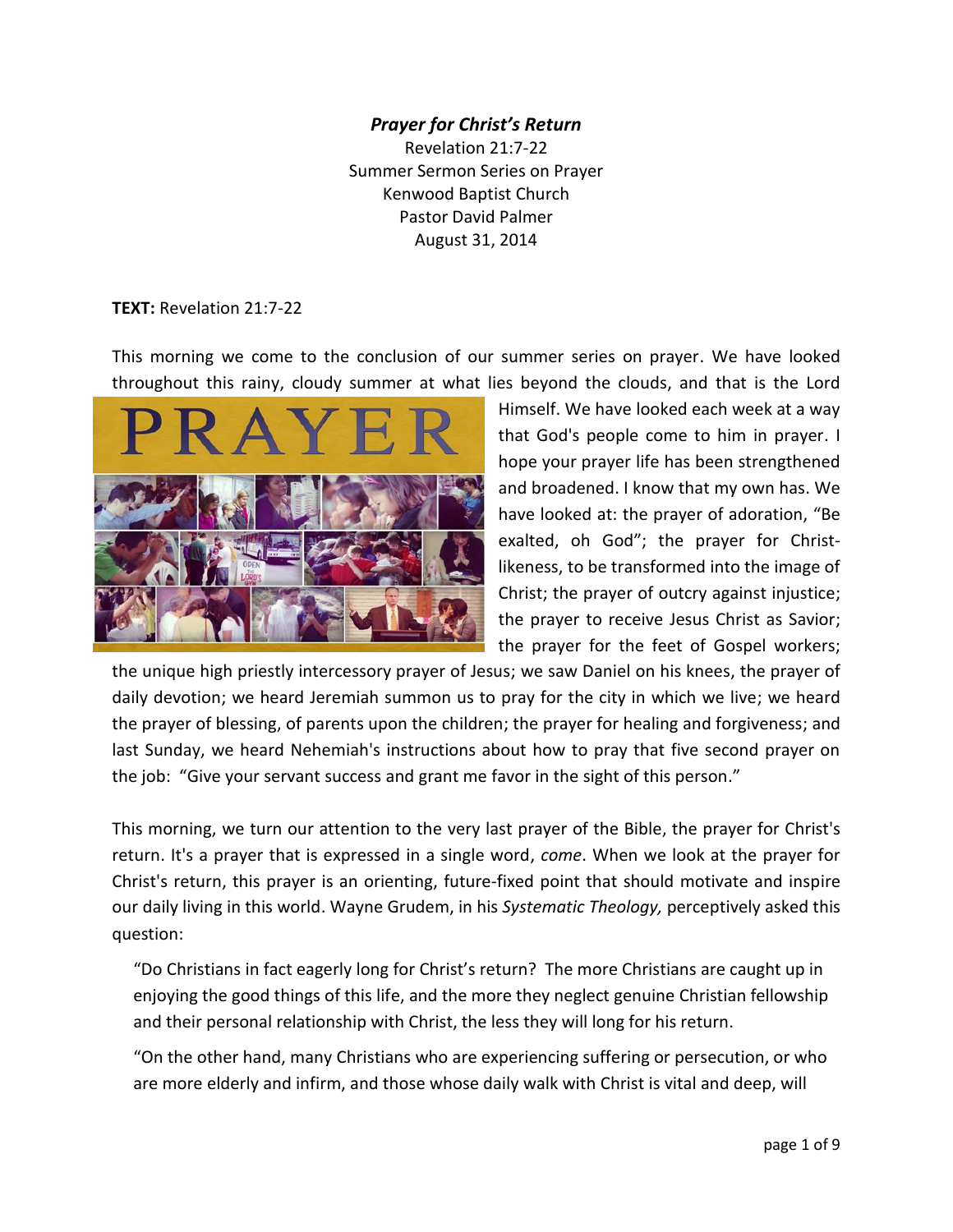have a more intense longing for his return.

 "To some extent, then, the degree to which we actually long for Christ's return is a measure of the spiritual condition of our own lives at the moment."

So do just a quick, internal check. Take your own spiritual temperature. Do you long for the return of Christ? Grudem would invite us to think that if it does not register as a hot desire of our hearts, then maybe our spiritual vitality is not as strong as it should be.

We turn to this prayer for Christ's return, and the final scene of the entire Scriptures in Revelation 22. I want us to consider this morning, firstly, the reality of Christ's return; secondly the results of His return; and then thirdly, our response to His return. I especially have in view our present response in light of His future return. Let's look at this together. Three different times in the last portion of the Scripture, Jesus Christ speaks very clearly and says: "Behold, I'm coming. I'm coming soon." The first of these is in Revelation 22:7, just a couple verses prior to our Scripture passage. The reality of Christ's return is affirmed to us in this passage. In Revelation, Jesus says, "I am coming." Revelation 1:7 says:

 *"Behold, He is coming with the clouds, and every eye will see Him, even those who pierced Him, and all tribes of the earth will wail on account of Him. Even so. Amen.*

In Revelation 1:8, the Lord says:

 *"I am the Alpha and the Omega, who is and who was and who is to come, the Almighty."*

The reality of Christ's return is a certainty. It is a real event. It is real unlike the fantasy worlds that are made and in which we invest so much of our time. The reality of Christ's return is a fixed point, a certain reality. Jesus says in Acts 1:8:

 *"But you will receive power when the Holy Spirit has come upon you, and you will be My witnesses in Jerusalem and in all Judea and Samaria, and to the end of the earth."*

After He said this to His disciples, we read in Acts 1:9:

*". . . as they were looking on, He was lifted up, and a cloud took Him out of their sight."*

I imagine this cluster of disciples with their jaws down, wondering: "He just said be My witnesses to the uttermost limits of the earth,' and He just left. What's happening now?"

Then, we read in Acts 1:10-11:

 *"And while they were gazing into heaven as He went, behold, two men stood by them in white robes, and said, 'Men of Galilee, why do you stand looking into heaven? This Jesus, who was taken up from you into heaven, will come in the same way as you saw Him go into heaven.'"*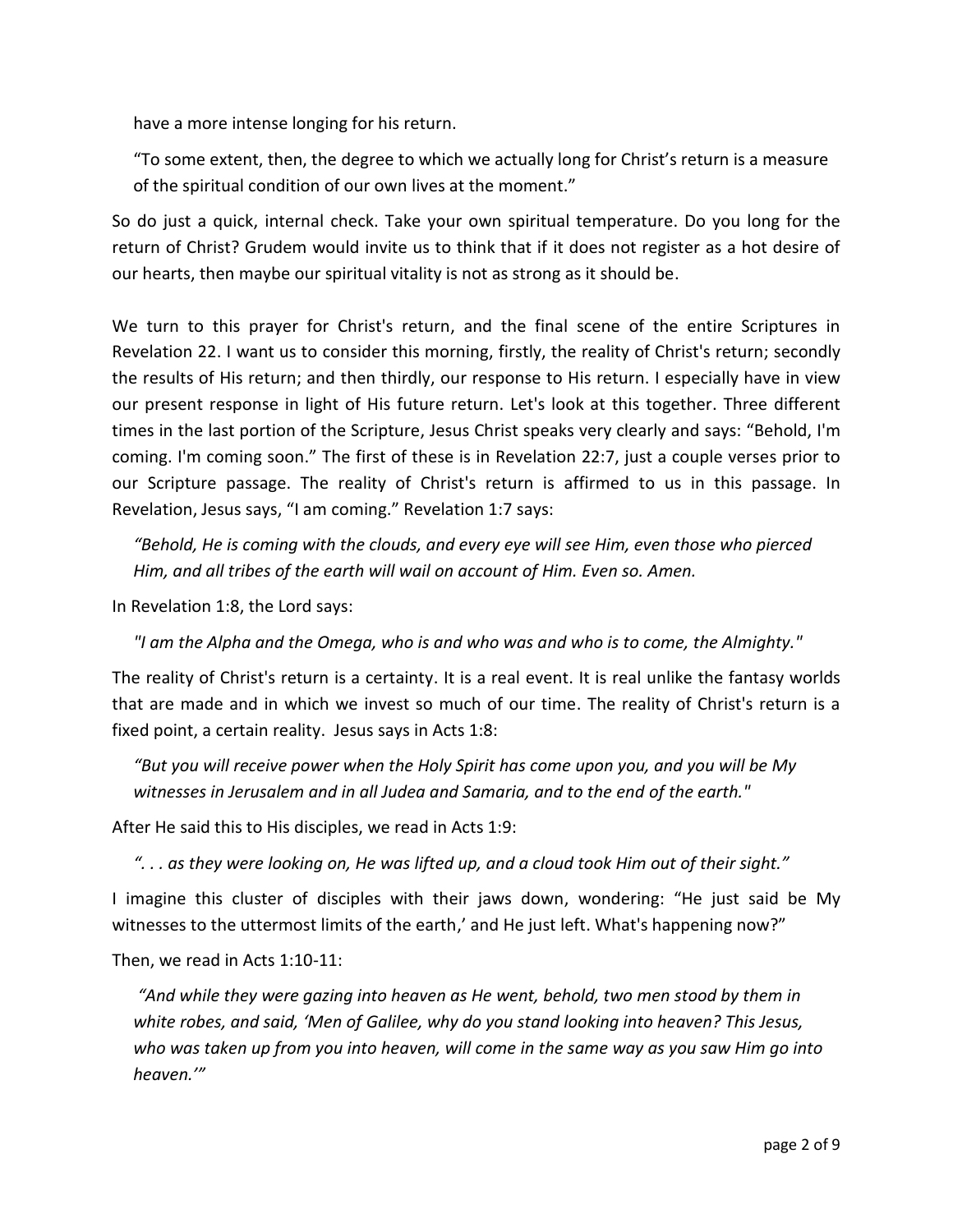As they are standing looking into heaven, it is as if the angel needs to remind them and us that Jesus really meant: "Be My witnesses to the uttermost parts of the earth, and I will be back." You can know for certain; it's a reality; it's a personal presence; it's the same Jesus whom you saw depart. He will return. Christ's coming is not an idea; it's not wish fulfillment; it's a reality of His personal return. Jesus says that His return is not only a reality, it's not only His personal presence, but Jesus says that His return will be glorious. Fasten your theological seatbelts as we look at this one additional adjective. His return is not only certain, real, and personal, but it's glorious. Jesus says in Matthew 16:27:

 *"For the Son of Man is going to come with His angels in the glory of His Father, and then He will repay each person according to what he has done."* 

The Son of Man is going to come with His angels, millions of angels attending Him, and He will come with the glory of His Father. His first coming was in humility, when the King of the universe was laid in a stone feeding trough, in a manger. His return, though, will be as He truly is, with the glory, as He says in John 17, that He possessed before the foundation of the world. Can you imagine! Let that fill your mind and heart, that Christ will return personally, with millions of angels, in the glory that causes everyone in Scripture who encounters this glory to fall on their face in worship. Jesus says He will return with this glory,

The early Christian formulation of this in the Nicene Creed, from the fourth century. I love this. It begins:

 "I believe in one God, the Father Almighty, Maker of heaven and earth, and of all things visible and invisible. And in one Lord Jesus Christ, the only-begotten Son of God, begotten of the Father before all worlds; God of God, Light of Light, very God of very God; begotten, not made, being of one substance with the Father, by whom all things were made.

 Who, for us men for our salvation, came down from heaven, and was incarnate by the Holy Spirit of the virgin Mary, and was made man; and was crucified also for us under Pontius Pilate; He suffered and was buried; and the third day He rose again, according to the Scriptures; and ascended into heaven, and sits on the right hand of the Father; and **He shall come again, with glory**, to judge the quick and the dead; whose kingdom shall have no end."

This is probably one of the most awesome relative clauses in history. That is a paragraph-long relative clause that adds about the Lord Jesus that He will come again with glory. Just the thought of that! Doesn't that warm your heart? Wayne Grudem would say it should.

Jesus says the second time in Revelation 22:12:

 *"Behold, I am coming soon! My reward is with Me, and I will give to everyone according to what he has done.*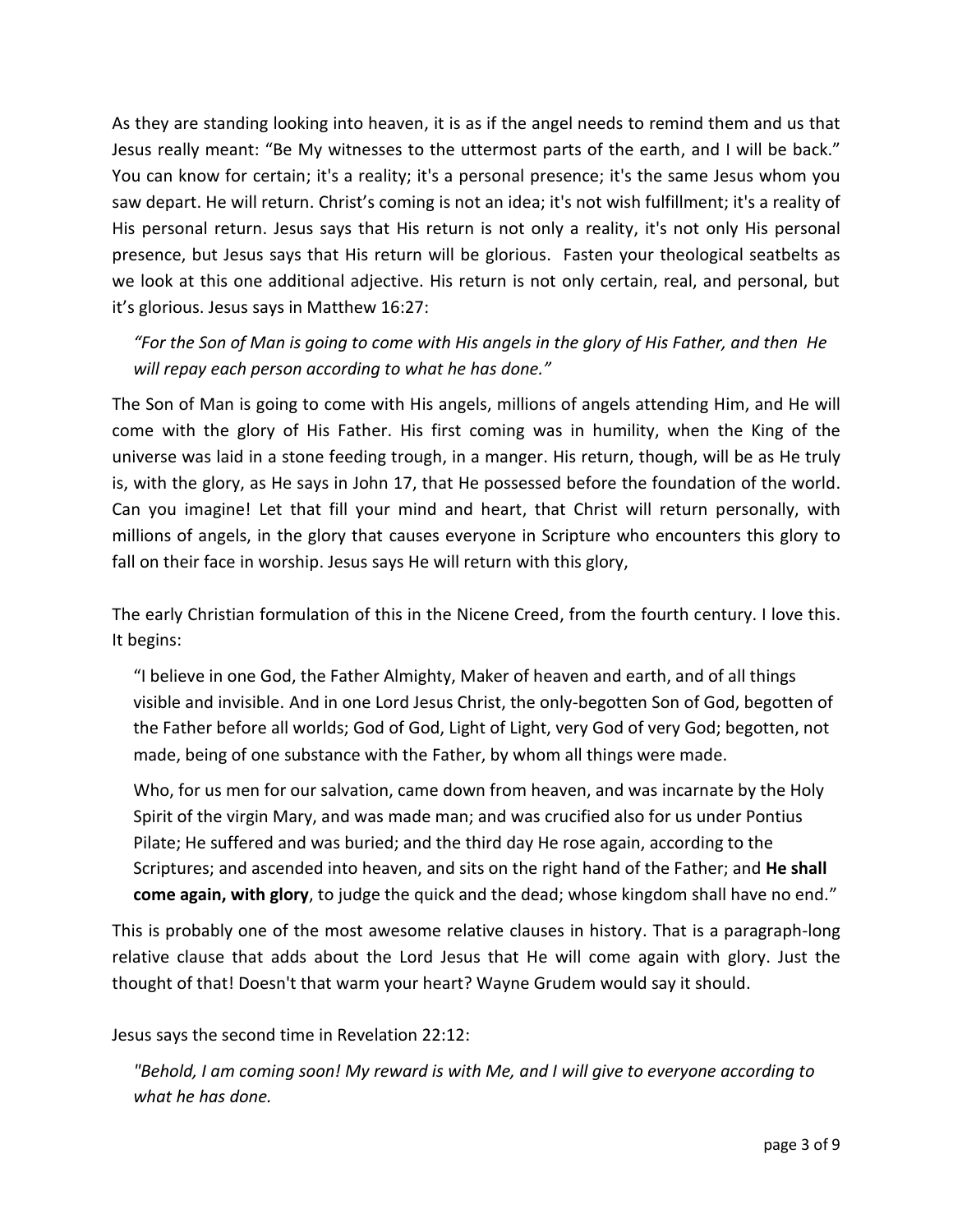Not only will Christ's return be personal and glorious, but with it will come the reward that is Christ's alone to give. Notice the divinity of Christ in this statement. In the Scriptures, the reward is something that is given by God alone. Isaiah 40:8-10 says:

 *"The grass withers, the flower fades, but the Word of our God will stand forever. Get you up to a high mountain, O Zion, herald of good news; lift up your voice with strength, O Jerusalem, herald of good news; lift it up, fear not; say to the cities of Judah, 'Behold your God!' Behold, the Lord GOD comes with might, and His arm rules for Him; behold, His reward is with Him, and His recompense before Him."*

Isaiah 62:11 says:

 *"Behold, your salvation comes; behold, His reward is with Him, and His recompense before Him."*

Jesus is the Son of God. He speaks in Matthew 16:27:

 *"For the Son of Man is going to come with His angels in the glory of His Father, and then He will repay each person according to what he has done."* 

Christ will return in glory, and He will bring His reward with Him, an accurate reckoning. Revelation 22:13 continues when Jesus says:

*"I am* 

*the Alpha and the Omega, the First and the Last, the Beginning and the End."*

In Greek, the *Alpha and the Omega* means that *I am the A and the Z*. For the non-Greek speakers He says, "Let Me say this another way: *I am the First and the Last*." For those more process oriented, He says: "Let Me make this really clear. *I am the Beginning and I am the End*." Jesus says: "I stand at the absolute start of this, and I stand at the absolute ending. There is nothing that falls outside the scope of "*In the beginning God*," and, "*I am coming soon, and I will repay according to what each person has done.*" There's nothing outside the scope of Christ's authority and sovereignty. He comes with His reward, and this reward is a blessing to those who have trusted in Him, the redeemed, and it is a reckoning or recompense of judgment upon evil in the world. Jesus continues and speaks these great blessings. He says in Revelation 22:14:

 *"Blessed are those who wash their robes, that they may have the right to the tree of life and may go through the gates into the city."*

In the imagery of Revelation, this is a washing of your garments in the blood of Christ which makes us white as snow. Jesus says they are blessed, and He list two blessings here. The first blessing is that they have the right to the tree of life. The tree of life is another of these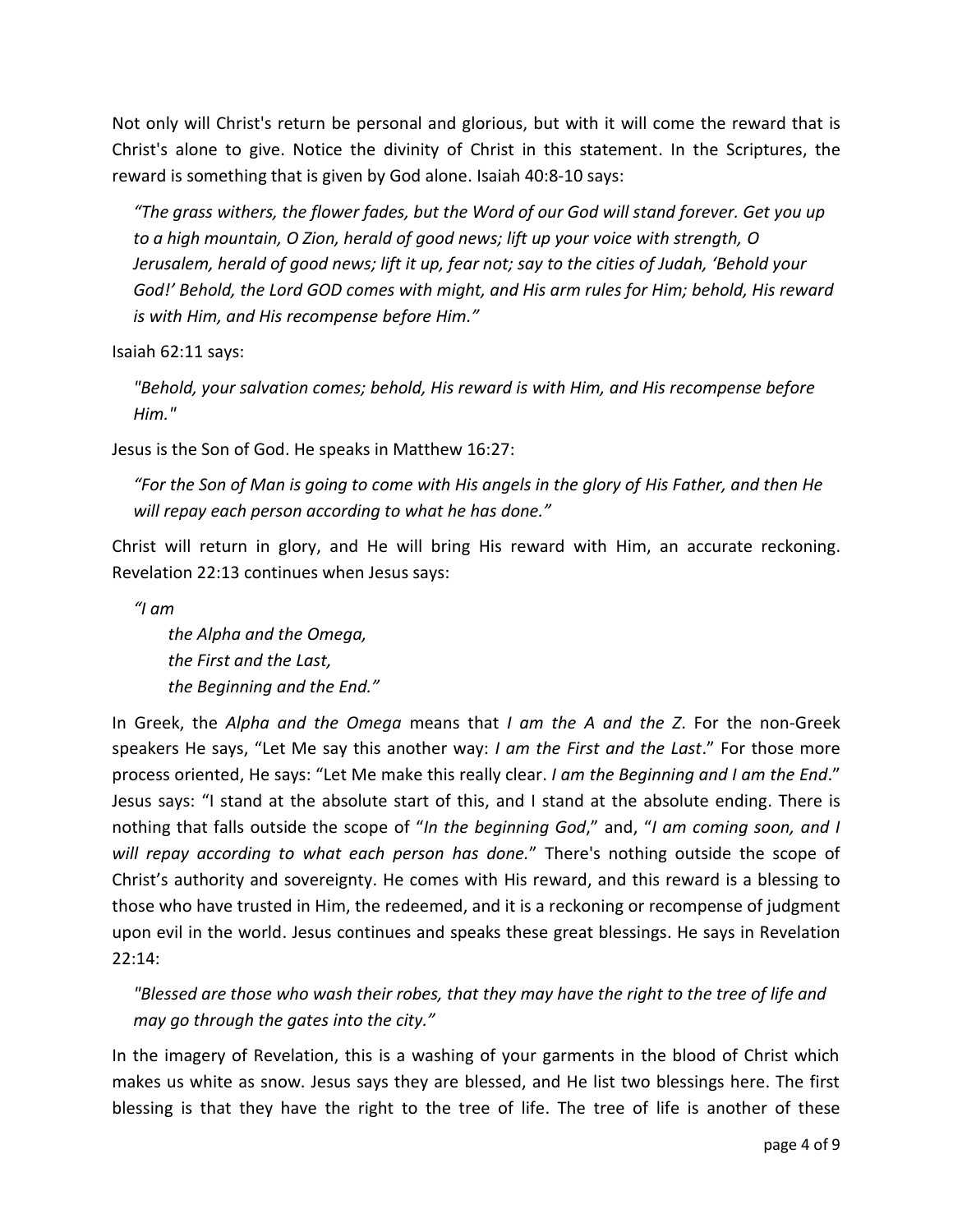beginning and ending symbols in the Bible. Remember in the opening chapters of the Bible, that humanity was denied access to the tree of life. Cherubim with flaming swords were guarding access, and now, at the end of the Bible, humanity is given access through the blood of Christ to eat of the tree of life and live forever. To have access to the tree of life means that we have eternal life with Jesus; to have our robes washed means we have received forgiveness in His name; and through His death we have eternal fellowship with Him. This is the second blessing, and it is described as our being able to go through the gates into the city, the city of God, that eternal, everlasting city of which there are 12 gates, gates with no doors, and the redeemed stream into the city. Inside the city is an innumerable company of the redeemed. But, most importantly, inside the city is the Lord God Himself, and we have fellowship with Him forever. These are the blessings that Christ promises as His great reward.

His coming, though, also involves judgment. In Revelation 22:15, He says:

 *"Outside are the dogs, those who practice magic arts, the sexually immoral, the murderers, the idolaters and everyone who loves and practices falsehood."*

Dogs are metaphorical here and in Scripture. These are not the Golden Retrievers or the Seeing Eye Dogs that fill our hearts with joy, and that cause some kids to say, "Mommy, will my dog be there?" Those are not the New Testament dogs. The New Testament dogs are the image of that sort of dirty, scary, street dog roaming in dark alleyways. No dogs in antiquity have their shots; are all dangerous. Evil is banished outside the City of God. Notice the list of categories of people outside the City of God: those practicing magic arts or sorcery, the immoral, murderers, and idolaters. The description of those outside the City, according to Jesus, is that it's everyone who loves and practices what is false. That's the big heading. When Christ comes, and He gives His reward, He also comes with a recompense, and it's a judgment on evil and a judgment on that which is false. That is a great single image for what's wrong: everything that's false. When Christ returns and judges evil, that means that all that will remain is true. Truth stands and endures in the end, and it remains after His righteous judgment. Jesus' return is real; it is personal; it is glorious. His return comes with the certain results of blessing and reward and of judgment upon everything false.

What should be our response to His certain coming? Our response is this prayer, a longing for His coming. In Revelation 22:16, Jesus speaks to us as people. He says:

 "*I, Jesus, have sent My angel to give you this testimony for the churches. I am the Root and the Offspring of David, and the bright Morning Star."*

The morning star is the star that you see shining brightly in the morning sky. When you see that star, you know that night is over and passing away. To see Jesus as Firstborn of the new creation, we fix our eyes on Him. We see the darkness is passing. His return is certain, and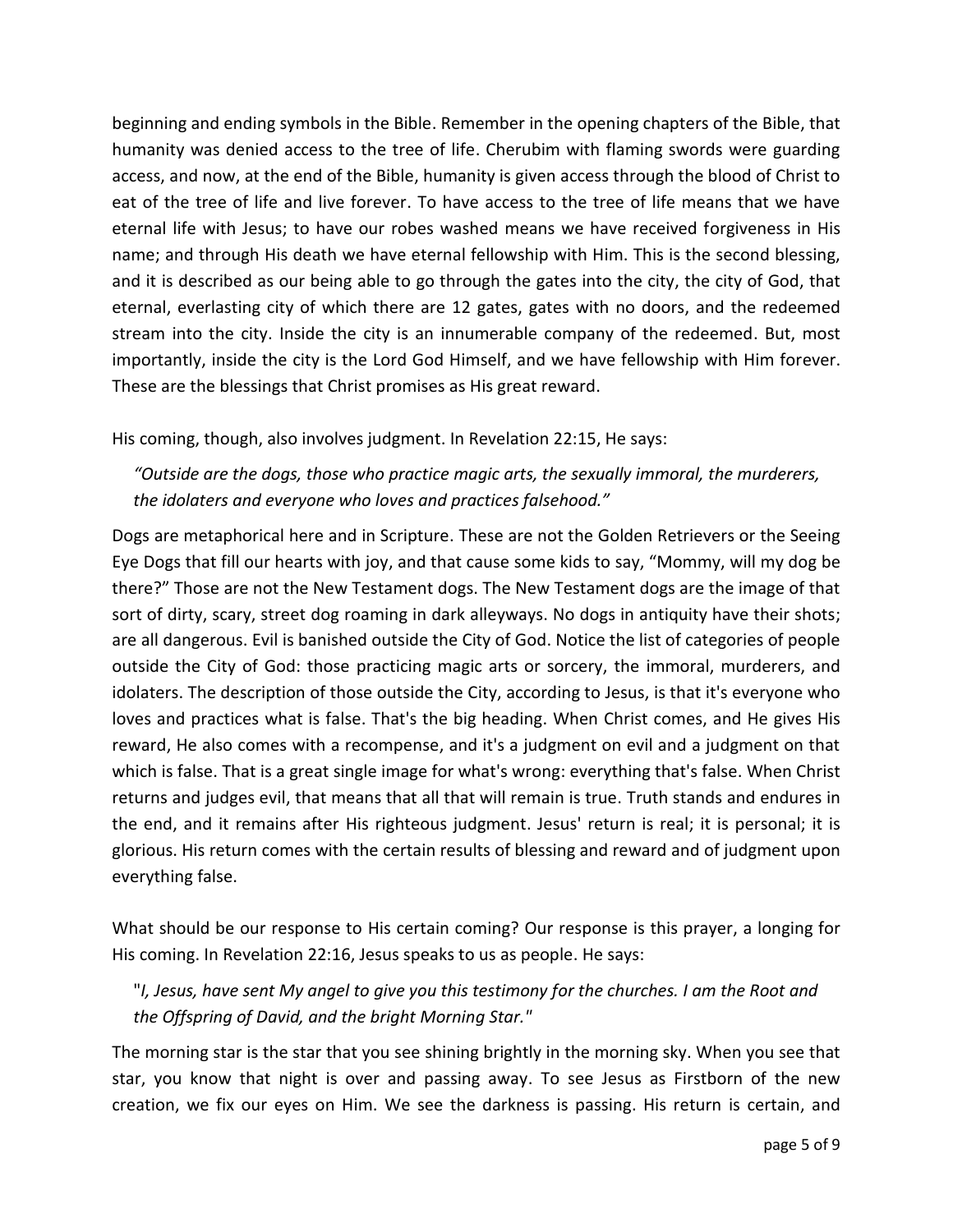God's people respond with this imperative, this one-word prayer: *Come*! Revelation 22:17 says:

*"The Spirit and the bride say, "Come!" And let him who hears say, "Come!"* 

Hasten the day of Your glorious return.

In Revelation 22:20, Jesus promises for the third time:

*"He who testifies to these things says, 'Yes, I am coming soon.'"* 

And God's people respond in Revelation 22:20b:

*"Amen. Come, Lord Jesus."*

This the one word final prayer of the Bible, "*Come!*" The phrase C*ome, Lord Jesus* is actually one word in the original. It's one of the Aramaic words that has made it into the Christian vocabulary. It's the word *Mar-an-atha.* In Aramaic, *Mar* means *Lord*, and when you add the -*an* ending, it makes it *our Lord*. The verbal form *-atha* means *to come.* That one word, *Mar-anatha*, is the Aramaic way of saying *Our Lord, come*. If you want to pray the English version of this prayer, you can just pray *Come*. If you want to include the entire phrase '*Our Lord, come*,' I offer you the Aramaic version, *Maranatha*. It is one of these precious words of Christian faith, a word like *hallelujah*, a word like *amen,* a word like *Messiah,* the word *Maranatha*: *Our Lord, come*!

The apostle Paul uses this in 1 Corinthians 16:22. With characteristic bluntness from Paul, he says:

*"If anyone does not love the Lord, let him be accursed. Maranatha."*

He starts with "*If anyone does not love the Lord, let him be cursed*." Then he adds, "*Our Lord, come*." We see Paul is shaped by the certain return of Christ.

The final prayer of Scripture, has very practical implications for us, and I want to conclude with three of them. I want to bring out three applications or implications for us from this prayer, the prayer for Christ's return.

The first application is: **The prayer for Christ's return strengthens our confidence in God's completed work.** Nothing is outside the scope of His sovereignty and plans. "Come, Lord Jesus, here and now." Jesus says He is the Alpha and the Omega, the First and the Last, the Beginning and the End (Rev. 22:13); He is the author and the perfecter of our faith (Heb. 12:2); He is the one who began a good work in us who will be faithful to complete it (Phil. 1:6); He is the one who causes all things to work together for our ultimate good (Rom. 8:28); He is the one who upholds the universe with His Word of power (Col. 1:17 or Heb. 1:3). When you pray, *Lord Jesus, come*, you put your stake in the ground on the other end of the process and it makes you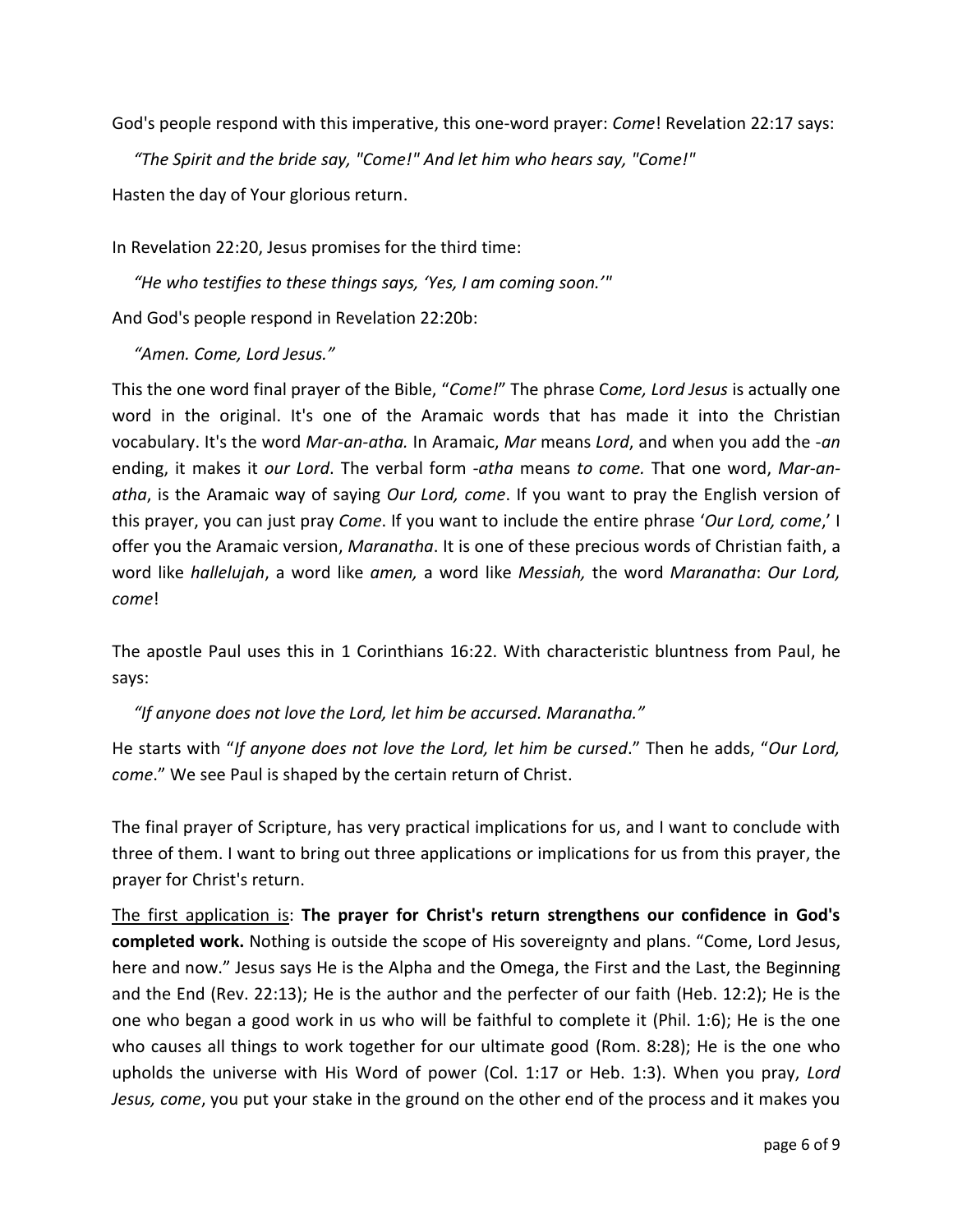strong in the midst of that, because all of us live in between His first coming in humility and His death on the cross, and His future coming in glory. That's our life experience. If we happen to be part of that generation that is living at the moment of His glorious return, it just means that a shorter portion of our lives will be lived in the experience of waiting for His return. If you don't pray regularly, *Come, Lord Jesus*, then your life is being lived on an open-ended, uncertain process with no secure ending, no guarantee, no focus point of where this is all going. The prayer C*ome, Lord Jesus,* draws our lives inside the bookends of the Alpha and the Omega. I can't imagine living this life without that stake in the ground.

The second application is: **The prayer for Christ's return motivates our service to Christ in this world.** Some of you may be fearful that if you start praying for Christ to return, you might get spiritually lazy. I'm not worried about that. If you pray for Christ's return, what actually happens to you is the opposite; you long for His return, and you know that your work will be reviewed by Him. It makes you desire to serve Him with all your heart in this world. Again, Paul says we all must appear before the judgment seat of Christ so that each one may receive what is due for what he has done in this body, good or evil.

I want to tell you about a man who was gripped by the return of Jesus Christ, and how the

personal and glorious return of Christ fueled his public service and church ministry in this world. His name was Anthony Ashley Cooper, and he was born in 1801. He was known as Lord Shaftesbury, the 7th Earl of Shaftesbury. He had an unhappy childhood. He was neglected by his parents, and his only solace as a young man was their housekeeper Annamarie Miles who taught him stories from the Bible, taught him to pray, and led him as a young man to a personal faith in Jesus Christ. Some of you might be the housekeeper in someone's life system. At age 16, Lord



Shaftesbury saw a group of drunken men drop a poor man's coffin in the street, cursing and laughing as they did so. He was sickened and distraught by this. He later recalled this incident and called it "the origin of my public career." Over the next 60 years, Lord Shaftesbury labored to improve the worst conditions of the Industrial Revolution. These are just a few of his accomplishments: in 1842, he led the passing of a Coal Mines Act which prohibited underground work by women and girls and reduced the hours of daily employment by boys; in 1845, he successfully secured a bill that allowed for the humane treatment of the mentally ill, the first in history; in 1851, he led the passing of the Common Lodging Act, which addressed unsanitary and overcrowded conditions of lower income housing, and even permitted local authorities to inspect them. Lord Shaftesbury consistently crossed the boundaries of class and social status. He busied himself on behalf of chimney sweeps, flower girls, orphans, prostitutes, prisoners, handicapped, and crippled children. What motivated him? He told his authorized biographer Edwin Hodder that it was his firm conviction of the personal and glorious return of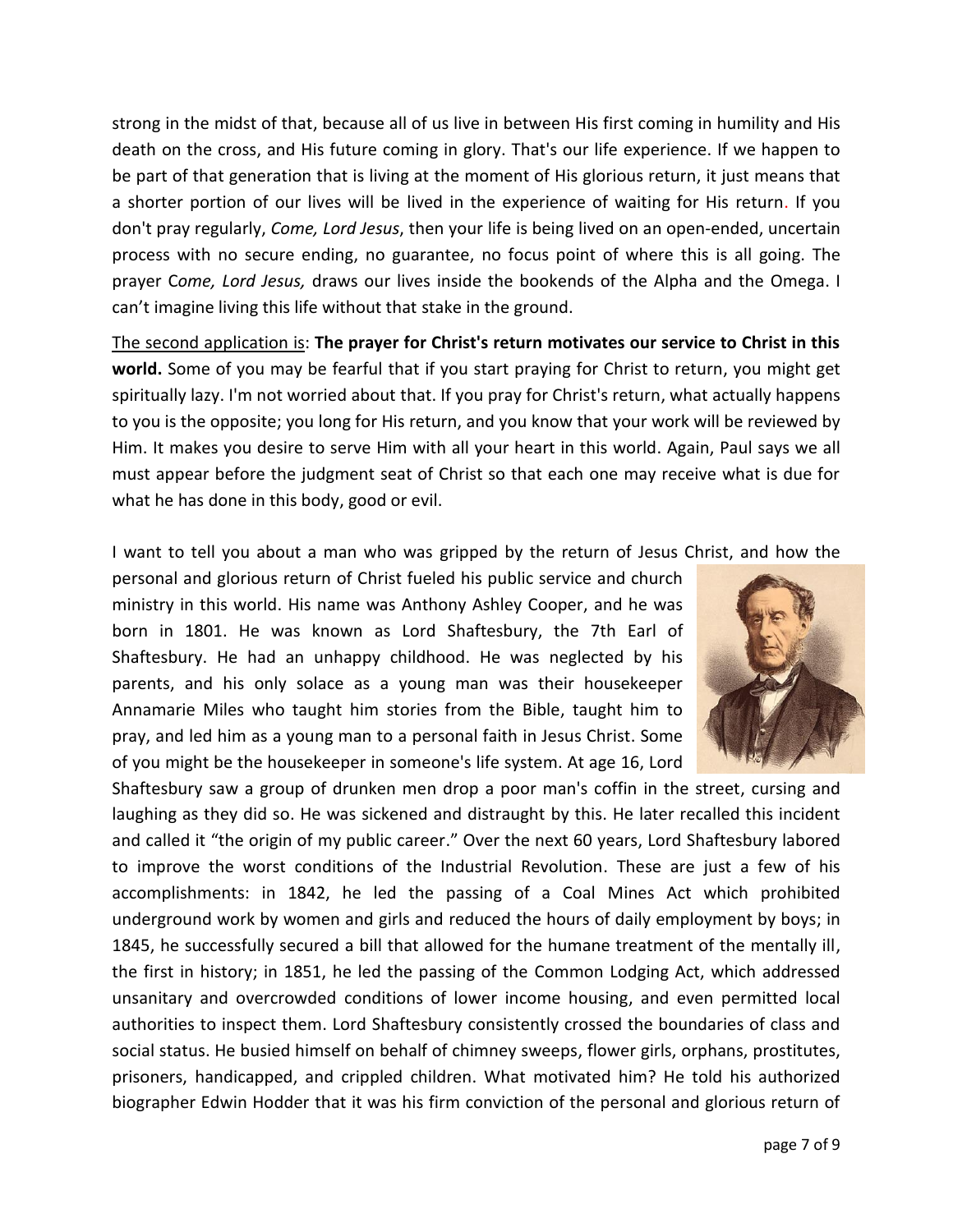Christ that motivated him to make a real difference in this world. These are his own words:

 "I cannot tell you how it was that this subject first took hold upon me; it has been, as far as I can remember, a subject to which I have always held tenaciously. Belief in it has been a moving principle in my life; for I see everything going on in the world subordinate to this one great event. I do not think that in the last forty years I have lived one conscious hour that was not influenced by the thought of our Lord's return."

His favorite Scripture was Revelation 22:20:

"*'Yes, I am coming soon.' Amen. Come, Lord Jesus."*

His lifelong journal, to which he committed his private thoughts, was sprinkled with this quotation of Scripture written in the margins. He had the phrase, C*ome, Lord Jesus,* inscribed in Greek on the envelopes he used every day. A few years before his death, he requested that Revelation 22:20 be inscribed on his tombstone. Upon his deathbed, he was heard to keep muttering, "Come, Lord Jesus. Come, Lord Jesus."

Maybe your place of service is in the broader society; maybe your place of service is within the body of Christ; but for everyone, the reality of Christ's personal and glorious return should fuel and drive us to serve Him with our lives. I don't want to stand before Christ and have Christ say to me: "Why did you waste the time that I gave you in this life?" I would hate for any of us to hear that. I would hate to hand to Jesus Christ a journal that had a reckoning of the time I spent on trivialities, meaningless things, things that had no eternal significance. I would hate to present that to Jesus Christ and see Him look at me weeping and say: "You wasted it. You wasted the one life I gave you." I do not want to hear that. I want to come toward Him like Spurgeon who said:

"It is our privilege to exhaust ourselves in the Master's service."

I want to come with nothing left, nothing ungiven that was given to me, and I desire the same for you. I'd like us to be less concerned about burning out and more concerned about burning up. If we are burning up for Christ, then He will renew our strength, and He will supply fresh manna. I overheard Pastor Lou walking through the hallways saying, "We need a second grade teacher," and I thought, "Who is being called to that?" I think of opportunities to serve here. I think of opportunities to serve Christ in society. Don't waste your life. In this simple prayer, whether you take the one word English version *Come,* or you thought you wanted it all, so you take the Aramaic *Maranatha, Our Lord, come.* It will motivate and drive you to make right decisions on where you're spending your time. We all, myself included, need ways to remind ourselves what's important, what matters.